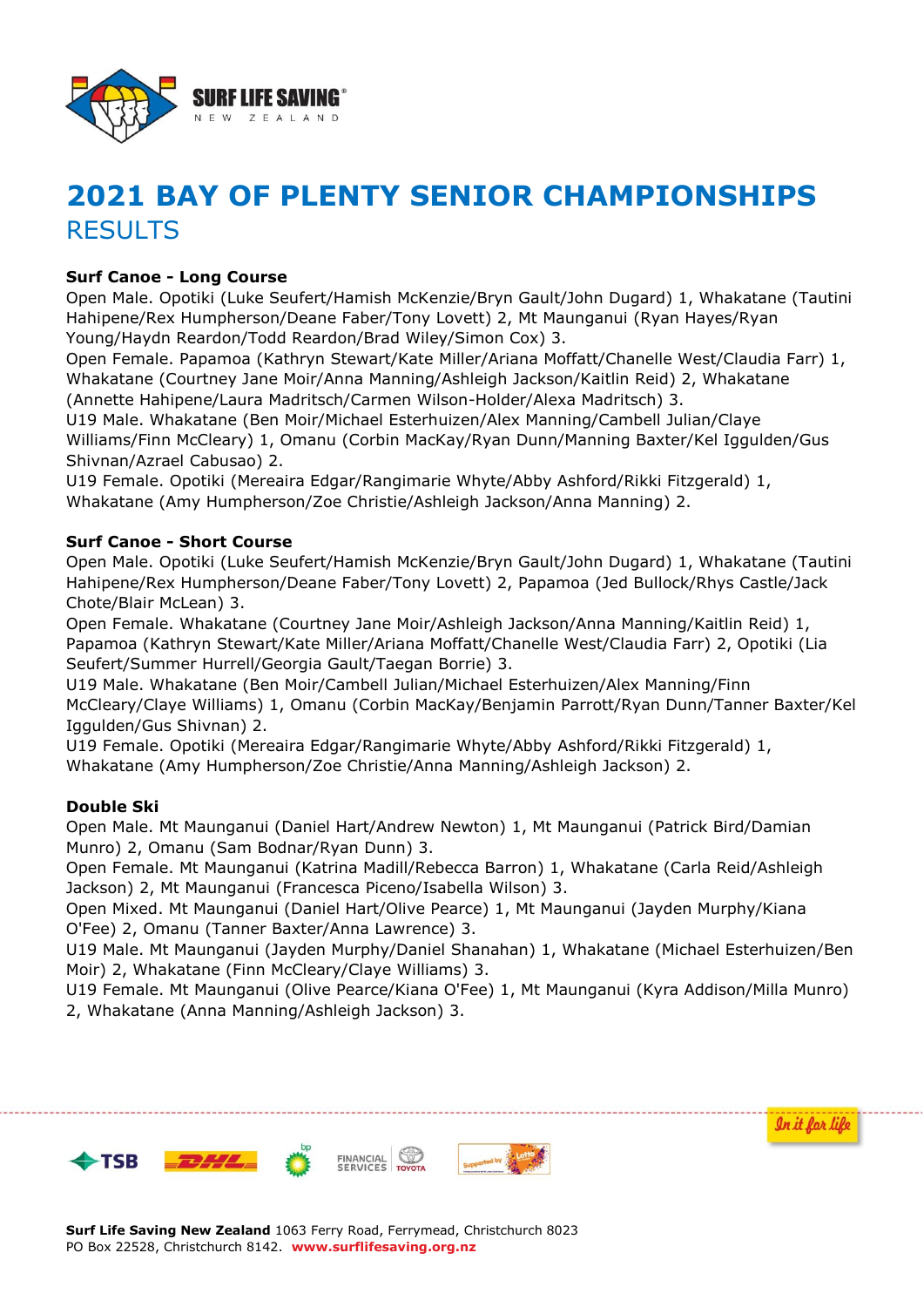# **2km Beach Run**

Open Male. Sam Bodnar, Omanu 1.

Open Female. Ari Graham, Mt Maunganui 1, Carla Reid, Whakatane 2.

U19 Male. Benjamin Parrott, Omanu 1, Claye Williams, Whakatane 2, Finn McCleary, Whakatane 3. U19 Female. Ruby McSweeney, Omanu 1, Molly Shivnan, Omanu 2, Anna Manning, Whakatane 3. U17 Female. Grace Cooney, Omanu 1, Lily McSweeney, Omanu 2, Zoe Christie, Whakatane 3. U17 Male. Ian Pugh, Mt Maunganui 1, Azrael Cabusao, Omanu 2, Kel Iggulden, Omanu 3. U15 Female. Renee Carey, Omanu 1, Ella Webb, Mt Maunganui 2, Meg Harray, Waihi Beach LGS 3. U15 Male. Harley Gardiner, Mt Maunganui 1, Jacob Reeder, Mt Maunganui 2, Caleb Stephens, Waihi Beach 3.

## **Beach Flags**

Open Male. Oska Smith, Waikanae 1, Harrison Bond, Waikanae 2, Aidan Smith, Papamoa 3. Open Female. Tessa Bradley, Mt Maunganui 1, Anna Manning, Whakatane 2, Bella-Rose Mountfort, Waihi Beach LGS 3.

U19 Male. Harrison Bond, Omanu 1, Finn McCleary, Whakatane 2, Claye Williams, Whakatane 3. U19 Female. Anna Manning, Whakatane 1, Molly Shivnan, Omanu 2, Ruby McSweeney, Omanu 3. U17 Female. Bella-Rose Mountfort, Waihi Beach LGS 1, Sofia Zame, Wainui 2, Lucy Allan, Wainui 3.

U17 Male. Oska Smith, Waikanae 1, Ben Moir, Whakatane 2, Brylie Adams, Whangamata 3.

U15 Female. Danielle Fowler, Mt Maunganui 1, Ella Arthur, Wainui 2, Petiata Bowden, Midway 3. U15 Male. Thomas Richardson, Mt Maunganui 1, Jarvis York, Omanu 2, Oliver Drewe, Mt Maunganui 3.

# **Beach Sprint**

Open Male. Aidan Smith, Papamoa 1.

Open Female. Sophie Lynskey, Mt Maunganui 1, Bella-Rose Mountfort, Waihi Beach LGS 2, Nicola Rosemary Mansel, Opotiki 3.

U19 Male. Harrison Bond, Omanu 1, Oska Smith, Waikanae 2, Finn McCleary, Whakatane 3.

U19 Female. Ruby McSweeney, Omanu 1, Milla Munro, Mt Maunganui 2.

U17 Female. Sophie Lynskey, Mt Maunganui 1, Bella-Rose Mountfort, Waihi Beach LGS 2, Sofia Zame, Wainui 3.

U17 Male. Lachie Falloon, Waikanae 1, Ben Moir, Whakatane 2, Hunter Robinson, Whangamata 3. U15 Female. Olivia Hays, Mt Maunganui 1, Petiata Bowden, Midway 2, Danielle Fowler, Mt Maunganui 3.

U15 Male. Jarvis York, Omanu 1, Logan West, Mt Maunganui 2, Thomas Richardson, Mt Maunganui 3.

## **Board Race**

Open Male. Daniel Hart, Mt Maunganui 1, Scott Cowdrey, Papamoa 2, Lachie Falloon, Waikanae 3. Open Female. Ava Smith, Wainui 1, Rebecca Barron, Mt Maunganui 2, Georgie Pitkethley, Waikanae 3.

U19 Male. Daniel Shanahan, Mt Maunganui 1, Nathan Proctor, Waikanae 2, Claye Williams, Whakatane 3.

U19 Female. Ava Smith, Wainui 1, Molly Shivnan, Omanu 2, Ruby McSweeney, Omanu 3.

U17 Female. Lucy Bartlett, Omanu 1, Kate Rogers, Red Beach 2, Murphy Waide, Mt Maunganui 3. U17 Male. Lachie Falloon, Waikanae 1, Jayden Murphy, Mt Maunganui 2, Caleb Cobb, Mt Maunganui

3.

U15 Female. Sophie Petro, Midway 1, Olivia Marshall, Mt Maunganui 2, Jay Ryan-Emerre, Wainui 3. U15 Male. Jack Lepper, Midway 1, Sam Briant, Waikanae 2, Thomas Richardson, Mt Maunganui 3.

## **Ironman**

Open Male. Daniel Hart, Mt Maunganui 1, Daniel Shanahan, Mt Maunganui 2, Mitch Cowdrey, Papamoa 3.

Open Female. Rebecca Barron, Mt Maunganui 1.

U19 Male. Nathan Proctor, Waikanae 1, Matthew Wagstaff, Mt Maunganui 2, Finn McCleary, Whakatane 3.

U19 Female. Molly Shivnan, Omanu 1, Georgie Pitkethley, Waikanae 2, Ruby McSweeney, Omanu 3.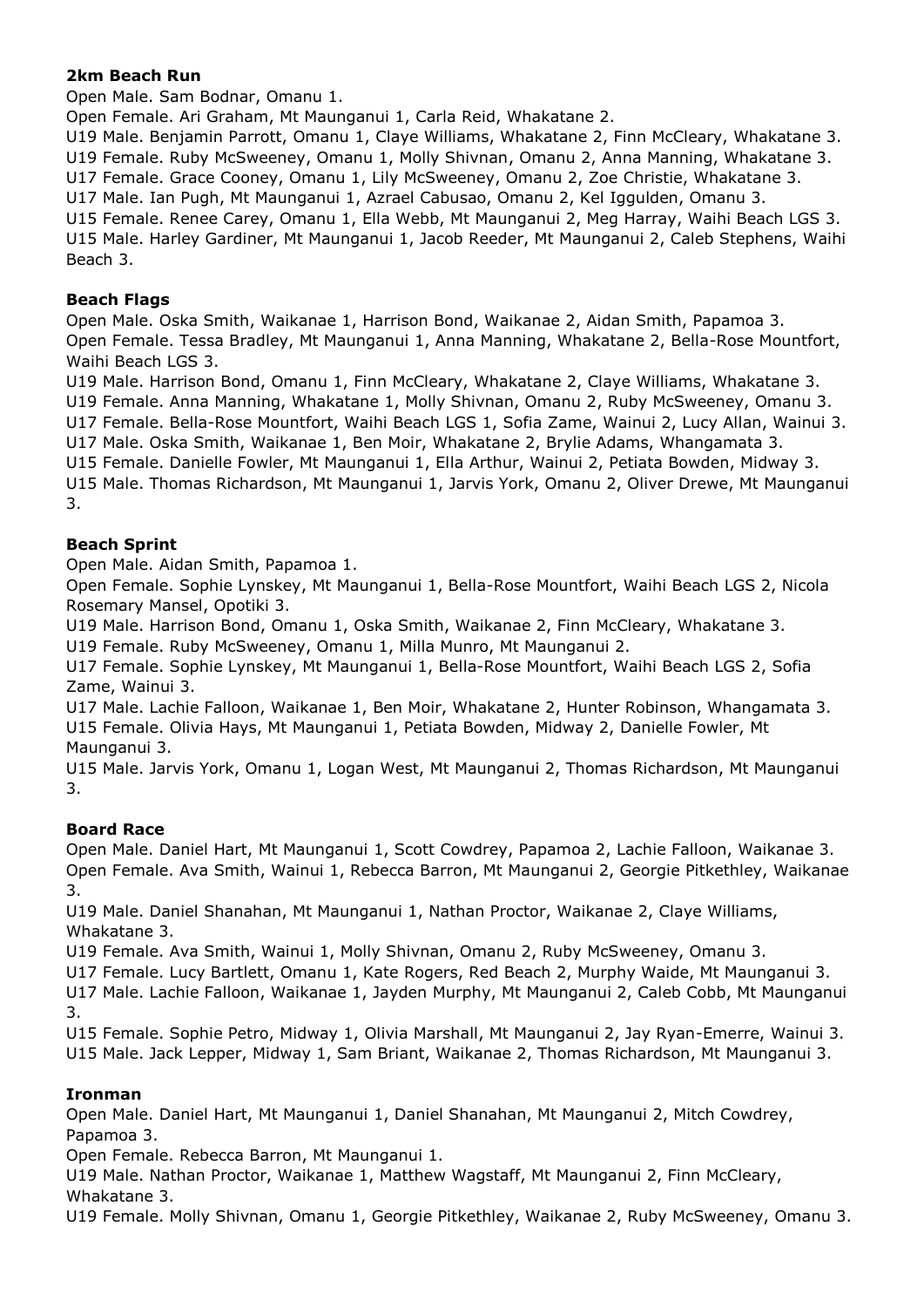U17 Female. Kate Rogers, Red Beach 1, Lily Pearce, Mt Maunganui 2, Kiana O'Fee, Mt Maunganui 3. U17 Male. Lachie Falloon, Waikanae 1, Jayden Murphy, Mt Maunganui 2, Jack Keepa, Wainui 3.

# **Run / Swim / Run**

Open Male. Daniel Shanahan, Mt Maunganui 1, Luca Koenig, Mt Maunganui 2, Blair McLean, Papamoa 3.

Open Female. Tessa Bradley, Mt Maunganui 1, Ari Graham, Mt Maunganui 2, Rebecca Barron, Mt Maunganui 3.

U19 Male. Nathan Proctor, Waikanae 1, Matthew Wagstaff, Mt Maunganui 2, Lars Benson, Ocean Beach Kiwi 3.

U19 Female. Molly Shivnan, Omanu 1, Ruby McSweeney, Omanu 2, Ava Smith, Wainui 3.

U17 Female. Lucy Bartlett, Omanu 1, Emily Mahon, Mt Maunganui 2, Kiana O'Fee, Mt Maunganui 3. U17 Male. Gus Shivnan, Omanu 1, Jack Keepa, Wainui 2, Angus Blair, Midway 3.

U15 Female. Renee Carey, Omanu 1, Petiata Bowden, Midway 2, Talitha McEwan, Mt Maunganui 3.

U15 Male. Braith Swanberg, Omanu 1, William Matthews, Midway 2, Jack McSweeney, Omanu 3.

## **Ski Race**

Open Male. Daniel Hart, Mt Maunganui 1, Scott Cowdrey, Papamoa 2, Andrew Newton, Mt Maunganui 3.

Open Female. Christy Tate, Waikanae 1, Carla Reid, Whakatane 2, Rebecca Barron, Mt Maunganui 3. U19 Male. Nathan Proctor, Waikanae 1, Daniel Shanahan, Mt Maunganui 2, Finn McCleary, Whakatane 3.

U19 Female. Christy Tate, Waikanae 1, Hannah-Jayne King, Wainui 2, Anna Manning, Whakatane 3. U17 Female. Kiana O'Fee, Mt Maunganui 1, Kyra Addison, Mt Maunganui 2, Kate Rogers, Red Beach 3.

U17 Male. Jayden Murphy, Mt Maunganui 1, Lachie Falloon, Waikanae 2, Michael Esterhuizen, Whakatane 3.

U15 Female. Caitlyn Esterhuizen, Whakatane 1, Sophie Petro, Midway 2, Olivia Hays, Mt Maunganui 3.

U15 Male. Thomas Richardson, Mt Maunganui 1, Jack Lepper, Midway 2, Alistar Rogers, Red Beach 3.

## **Surf Race**

Open Male. Gus Shivnan, Omanu 1, Daniel Shanahan, Mt Maunganui 2, Kel Iggulden, Omanu 3. Open Female. Tessa Bradley, Mt Maunganui 1, Lucy Bartlett, Omanu 2, Molly Shivnan, Omanu 3. U19 Male. Tanner Baxter, Omanu 1, Nathan Proctor, Waikanae 2, Lars Benson, Ocean Beach Kiwi 3. U19 Female. Molly Shivnan, Omanu 1, Poppy Wilson, Mt Maunganui 2, Sarah-Kate Birkett, Ocean Beach Kiwi 3.

U17 Female. Taithia McEwan, Mt Maunganui 1, Emily Mahon, Mt Maunganui 2, Lily Pearce, Mt Maunganui 3.

U17 Male. Gus Shivnan, Omanu 1, Kel Iggulden, Omanu 2, Jack Keepa, Wainui 3.

U15 Female. Talitha McEwan, Mt Maunganui 1, Renee Carey, Omanu 2, Niamh Manning, Mt Maunganui 3.

U15 Male. Braith Swanberg, Omanu 1, Jack McSweeney, Omanu 2, Jacob Reeder, Mt Maunganui 3.

## **Rescue Tube Rescue**

Open Male. Omanu (Kel Iggulden/Gus Shivnan/Sam Bodnar/Benjamin Parrott) 1, Mt Maunganui (Luca Koenig/Daniel Hart/Andrew Fergusson/Simon Cox) 2, Mt Maunganui (Daniel Shanahan/Ian Pugh/Patrick Bird/Brad Wiley) 3.

Open Female. Mt Maunganui (Tessa Bradley/Rebecca Barron/Francesca Piceno/Katrina Madill) 1. U19 Male Mt Maunganui (Daniel Shanahan/Ian Pugh/Jayden Murphy/Caleb Cobb) 1.

U19 Womans Omanu (Lucy Bartlett/Molly Shivnan/Ruby McSweeney/Anna Lawrence) 1, Mt Maunganui (Isabella Akroyd/Olive Pearce/Milla Munro/Kiana O'Fee) 2.

U17 Womans Mt Maunganui (Lily Pearce/Talitha McEwan/Kiana O'Fee/Kyra Addison) 1, Waihi Beach LGS (Meg Harray/Chiara Woodford/Rose Swain/Bree McCowatt) 2, Mt Maunganui (Emily Mahon/Poppy Wilson/Charlotte Webb/Isabella Wilson) 3.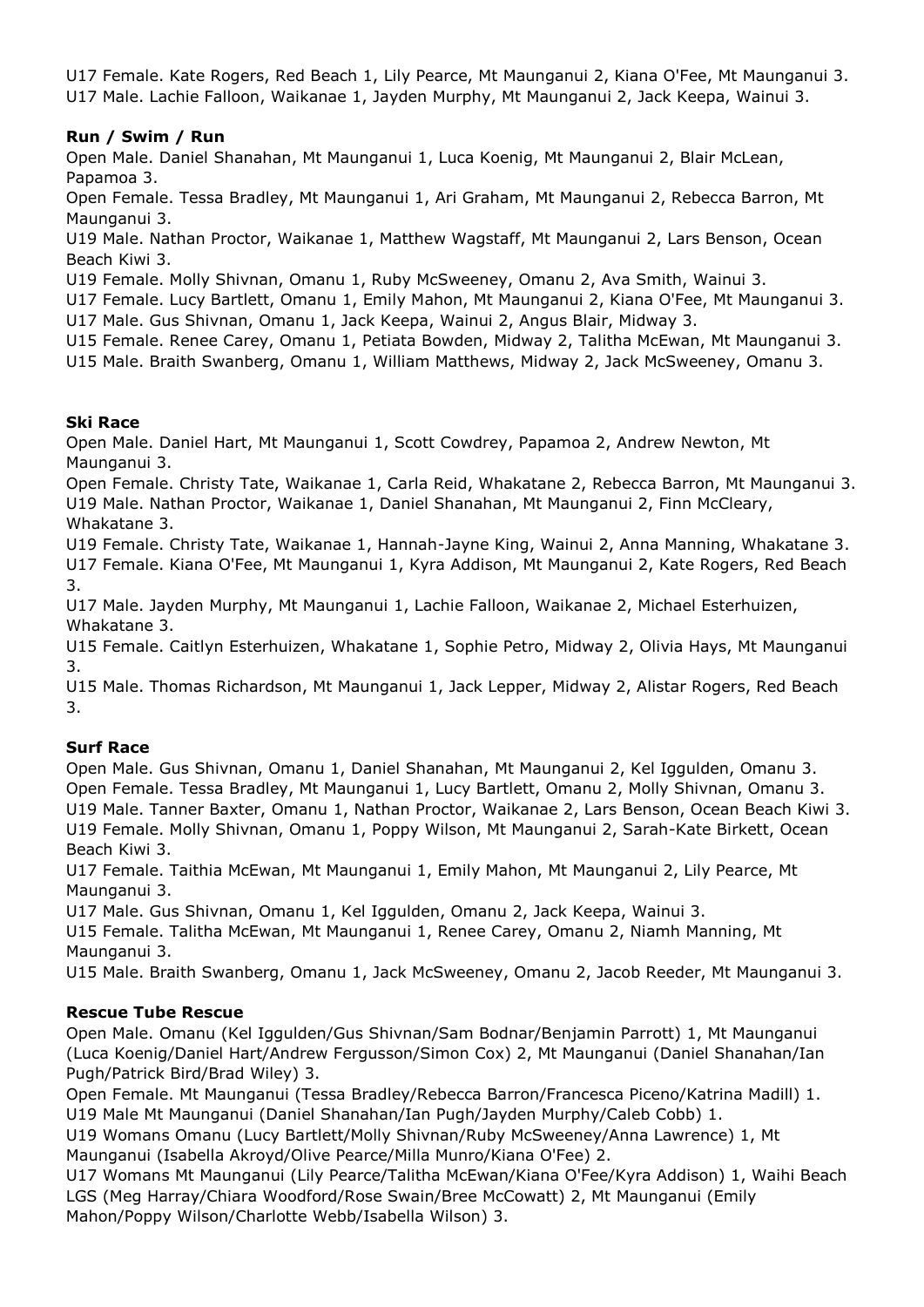U17 Male Omanu (Kel Iggulden/Gus Shivnan/Manning Baxter/Ryan Dunn) 1, Mt Maunganui (Liam Shanahan/Jamie Robins/Jayden Murphy/Caleb Cobb) 2, Mt Maunganui (Zachary Reeder/Jacob Reeder/Flynn Cowdrey/Hunter Waide) 3.

# **Beach Relay**

Open Male. Omanu (Sam Bodar/Harrison Bond/Manning Baxter/Benjamin Parrott) 1, Mt Maunganui (Patrick Bird/Luca Koenig/Simon Cox/Ryan Hayes) 2.

Open Female. Mt Maunganui (Sophie Lynskey/Tessa Bradley/Rebecca Barron/Kyra Addison) 1, Omanu (Ella McSweeney/Ruby McSweeney/Grace Cooney/Lily McSweeney) 2, Whakatane (Carla Reid/Kaitlin Reid/Ashleigh Jackson/Anna Manning) 3.

U19 Male. Mt Maunganui (Caleb Cobb/Hunter Waide/Flynn Cowdrey/Daniel Shanahan) 1, Whakatane (Finn McCleary/Claye Williams/Ben Moir/Alex Manning) 2.

U19 Female. Wainui (Ava Smith/Sofia Zame/Lucy Allan/Imogen Amor-Bendall) 1, Mt Maunganui (Kyra Addison/Milla Munro/Kiana O'Fee/Lily Pearce) 2, Mt Maunganui (Charlotte Webb/Caitlin Farrell/Poppy Wilson/Emily Mahon) 3.

U17 Female. Mt Maunganui (Sophie Lynskey/Danielle Fowler/Caitlin Pringle/Olivia Hays) 1, Waihi Beach LGS (Meg Harray/Chiara Woodford/Rose Swain/Bella Mountfort) 2, Wainui (Sofia Zame/Lucy Allan/Jay Ryan-Emerre/Ella Arthur) 3.

U17 Male. Whangamata (Hunter Robinson/Tyrone Herring/Brylie Adams/Matthew Robinson) 1, Mt Maunganui (Caleb Cobb/Hunter Waide/Jayden Murphy/Flynn Cowdrey) 2, Whakatane (Ben Moir/Alex Manning/Cambell Julian/Michael Esterhuizen) 3.

# **Board Relay**

Open Male. Mt Maunganui (Patrick Bird/Andrew Newton/Daniel Hart) 1, Omanu (Tanner Baxter/Benjamin Parrott/Sam Bodnar) 2, Mt Maunganui (Todd Reardon/Luca Koenig/Damian Munro) 3.

Open Female. Omanu (Molly Shivnan/Ruby McSweeney/Lucy Bartlett) 1, Wainui (Ava Smith/Hannah-Jayne King/Sofia Zame) 2, Mt Maunganui (Rebecca Barron/Tessa Bradley/Katrina Madill) 3.

U19 Male. Whakatane (Finn McCleary/Claye Williams/Cambell Julian) 1, Mt Maunganui (Daniel Shanahan/Hunter Waide/Ian Pugh) 2, Ocean Beach Kiwi (Thomas Kay/Lars Benson/Marshall Soanes) 3.

U19 Female. Omanu (Molly Shivnan/Ruby McSweeney/Lucy Bartlett) 1, Wainui (Ava Smith/Sofia Zame/Hannah-Jayne King) 2, Mt Maunganui (Olive Pearce/Milla Munro/Kiana O'Fee) 3. U17 Female. Mt Maunganui (Lily Pearce/Kiana O'Fee/Murphy Waide) 1, Mt Maunganui (Olivia Marshall/Talitha McEwan/Poppy Wilson) 2, Omanu (Lily McSweeney/Renee Carey/Ella McSweeney) 3.

U17 Male. Mt Maunganui (Flynn Cowdrey/Caleb Cobb/Jayden Murphy) 1, Whakatane (Ben Moir/Alex Manning/Michael Esterhuizen) 2, Wainui (Jack Keepa/Jonty Evans/Hue Cowie) 3.

# **Board Rescue**

Open Male. Omanu (Tanner Baxter/Gus Shivan) 1, Mt Maunganui (Daniel Hart/Jamie Robins) 2, Mt Maunganui (Patrick Bird/Damian Munro) 3.

Open Female. Omanu (Molly Shivnan/Ruby McSweeny) 1, Mt Maunganui (Rebecca Barron/Tessa Bradley) 2, Mt Maunganui (Katrina Madill/Ari Graham) 3.

U19 Male. Mt Maunganui (Daniel Shanahan/Jayden Murphy) 1, Omanu (Tanner Baxter/Benjamin Parrott) 2, Ocean Beach Kiwi (Lars Benson/Thomas Kay) 3.

U19 Female. Omanu (Molly Shivnan/Ruby McSweeney) 1, Wainui (Ava Smith/Hannah-Jayne King) 2, Mt Maunganui (Caitlin Farrell/Olive Pearce) 3.

U17 Female. Omanu (Lucy Bartlett/Lily McSweeney) 1, Mt Maunganui (Talitha McEwan/Lily Pearce) 2, Wainui (Imogen Amor-Bendall/Sofia Zame) 3.

U17 Male. Mt Maunganui (Flynn Cowdrey/Liam Shanahan) 1, Wainui (Jack Keepa/Jonty Evans) 2, Mt Maunganui (Jacob Reeder/Zachary Reeder) 3.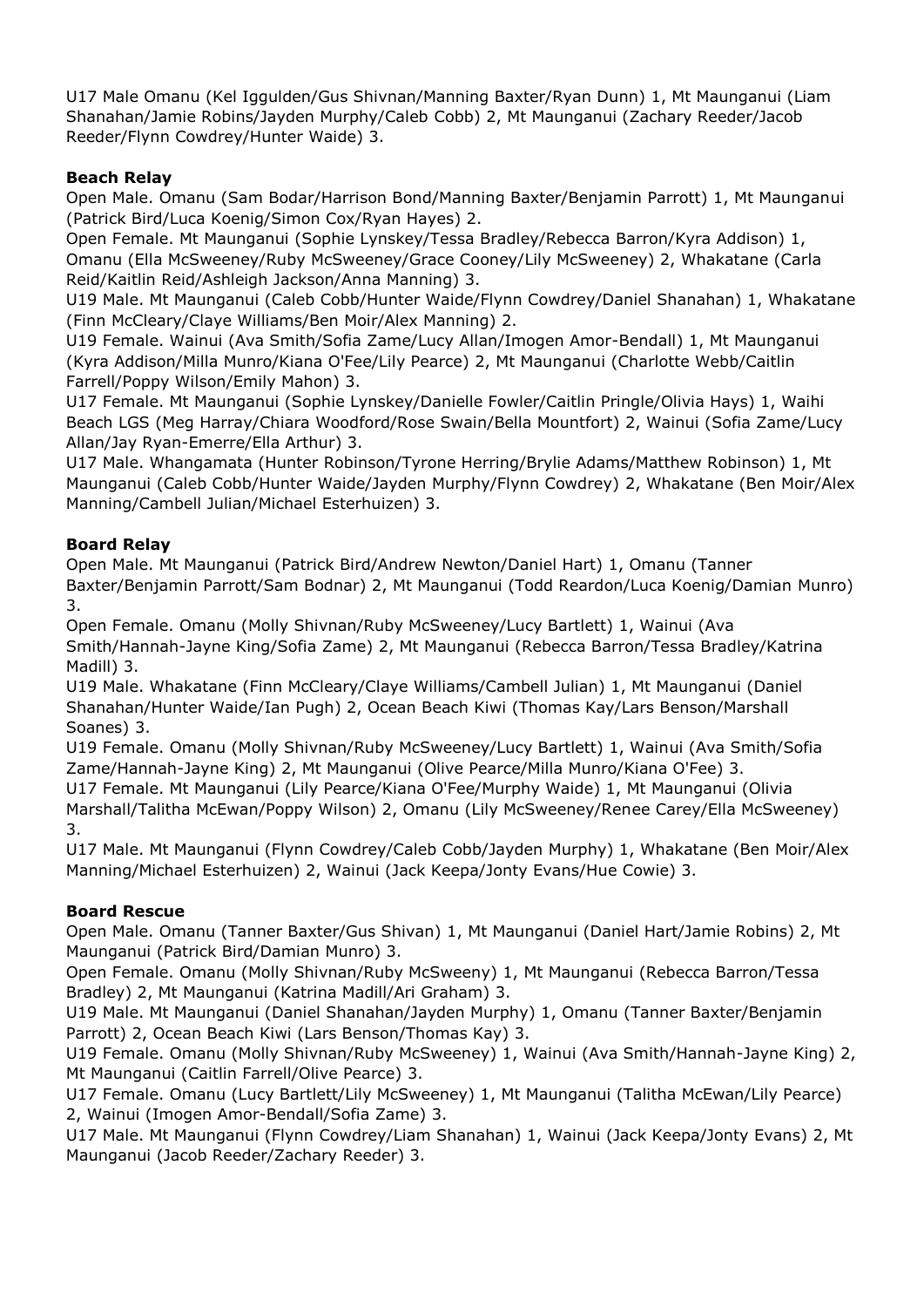# **Ski Relay**

Open Male. Mt Maunganui (Daniel Hart/Andrew Newton/Patrick Bird) 1, Omanu (Sam Bodnar/Benjamin Parrott/Tanner Baxter) 2, Mt Maunganui (Caleb Cobb/Simon Cox/Todd Reardon) 3.

Open Female. Mt Maunganui (Rebecca Barron/Katrina Madill/Olive Pearce) 1, Whakatane (Ashleigh Jackson/Carla Reid/Kaitlin Reid) 2, Omanu (Ruby McSweeney/Heather Stewart/Anna Lawerence) 3. U19 Male. Mt Maunganui (Jayden Murphy/Daniel Shanahan/Zachary Reeder) 1, Whakatane (Finn McCleary/Claye Williams/Alex Manning) 2, Ocean Beach Kiwi (Thomas Kay/Lars Benson/Marshall Soanes) 3.

U19 Female. Mt Maunganui (Olive Pearce/Kyra Addison/Lily Pearce) 1, Ocean Beach Kiwi (Sarah-Kate Birkett/Frances Ebbett-Watt/Brianna Harris) 2.

U17 Female. Mt Maunganui (Kiana O'Fee/Lily Pearce/Kyra Addison) 1, Mt Maunganui (Isabella Wilson/Olivia Marshall/Olivia Hays) 2, Mt Maunganui (Danielle Fowler/Talitha McEwan/Daisy De La Haye) 3.

U17 Male. Whakatane (Michael Esterhuizen/Ben Moir/Cambell Julian) 1, Mt Maunganui (Zachary Reeder/Jayden Murphy/Caleb Cobb) 2, Whangamata (Brylie Adams/Hunter Robinson/Matthew Robinson) 3.

# **Surf Teams**

Open Male. Omanu (Tanner Baxter/Benjamin Parrott/Gus Shivnan/Kel Iggulden) 1, Mt Maunganui (Daniel Shanahan/Daniel Hart/Luca Koenig/Damian Munro) 2, Mt Maunganui (Andrew Newton/Flynn Cowdrey/Simon Cox/Patrick Bird) 3.

Open Female. Mt Maunganui (Tessa Bradley/Rebecca Barron/Ari Graham/Katrina Madill) 1, Omanu (Molly Shivnan/Lucy Bartlett/Ruby McSweeney/Renee Carey) 1=.

U19 Female. Mt Maunganui (Isabella Akroyd/Olive Pearce/Poppy Wilson/Charlotte Webb) 1, Mt Maunganui (Kiana O'Fee/Isabella Wilson/Kyra Addison/Murphy Waide) 2.

U17 Female. Mt Maunganui (Talitha McEwan/Lily Pearce/Emily Mahon/Caitlin Farrell) 1, Mt Maunganui (Olivia Marshall/Olivia Hays/Danielle Fowler/Niamh Manning) 2, Omanu (Lily McSweeney/Grace Cooney/Jessica Carey/Willow Cameron) 3.

U17 Male. Mt Maunganui (Zachary Reeder/Jayden Murphy/Liam Shanahan/Jamie Robins) 1, Omanu (Gus Shivnan/Kel Iggulden/Braith Swanberg/Corbin MacKay) 2, Whangamata (Nathaniel Allen/Matthew Robinson/Hunter Robinson/Tyrone Herring) 3.

# **Taplin**

Open Male. Whakatane (Ben Moir/Michael Eustuhauzen/Campbell Julian/Claye Williams/Finn McCleary/Alex Manning) 1, Mt Maunganui (Andrew Newton/Daniel Hart/Patrick Bird/Jayden Murphy/Daniel Shanahan/Luca Koenig) 2, Omanu (Tanner Baxter/Sam Bodner/Gus Shivnan/Kel Iggulden/Ryan Dunn/Benjamin Parrott) 3.

Open Female. Mt Maunganui (Tessa Bradley/Ari Graham/Katrina Madill) 1.

U19 Male. Mt Maunganui (Jayden Murphy/Daniel Shanahan/Caleb Cobb) 1, Whakatane (Finn McCleary/Claye Williams/Cambell Julian) 2, Ocean Beach Kiwi (Thomas Kay/Marshall Soanes/Lars Benson) 3.

U19 Female. Omanu (Molly Shivnan/Ruby McSweeney/Lucy Bartlett) 1, Mt Maunganui (Milla Munro/Isabella Akroyd/Olive Pearce) 2, Ocean Beach Kiwi (Sarah-Kate Birkett/Frances Ebbett-Watt/Brianna Harris) 3.

U17 Female. Mt Maunganui (Kiana O'Fee/Lily Pearce/Talitha McEwan) 1, Waihi Beach LGS (Bree McCowatt/Meg Harray/Tammy Richardson) 2, Mt Maunganui (Kyra Addison/Murphy Waide/Emily Mahon) 3.

U17 Male. Mt Maunganui (Flynn Cowdrey/Jamie Tickner/Liam Shanahan) 1, Mt Maunganui (Zachary Reeder/Caleb Cobb/Jayden Murphy) 2, Whakatane (Ben Moir/Alex Manning/Michael Esterhuizen) 3.

# **Diamond**

U15 Female. Talitha McEwan, Mt Maunganui 1, Renee Carey, Omanu 2, Meg Harray, Waihi Beach LGS 3.

U15 Male. Braith Swanberg, Omanu 1, Jack McSweeney, Omanu 2, Jack Lepper, Midway 3.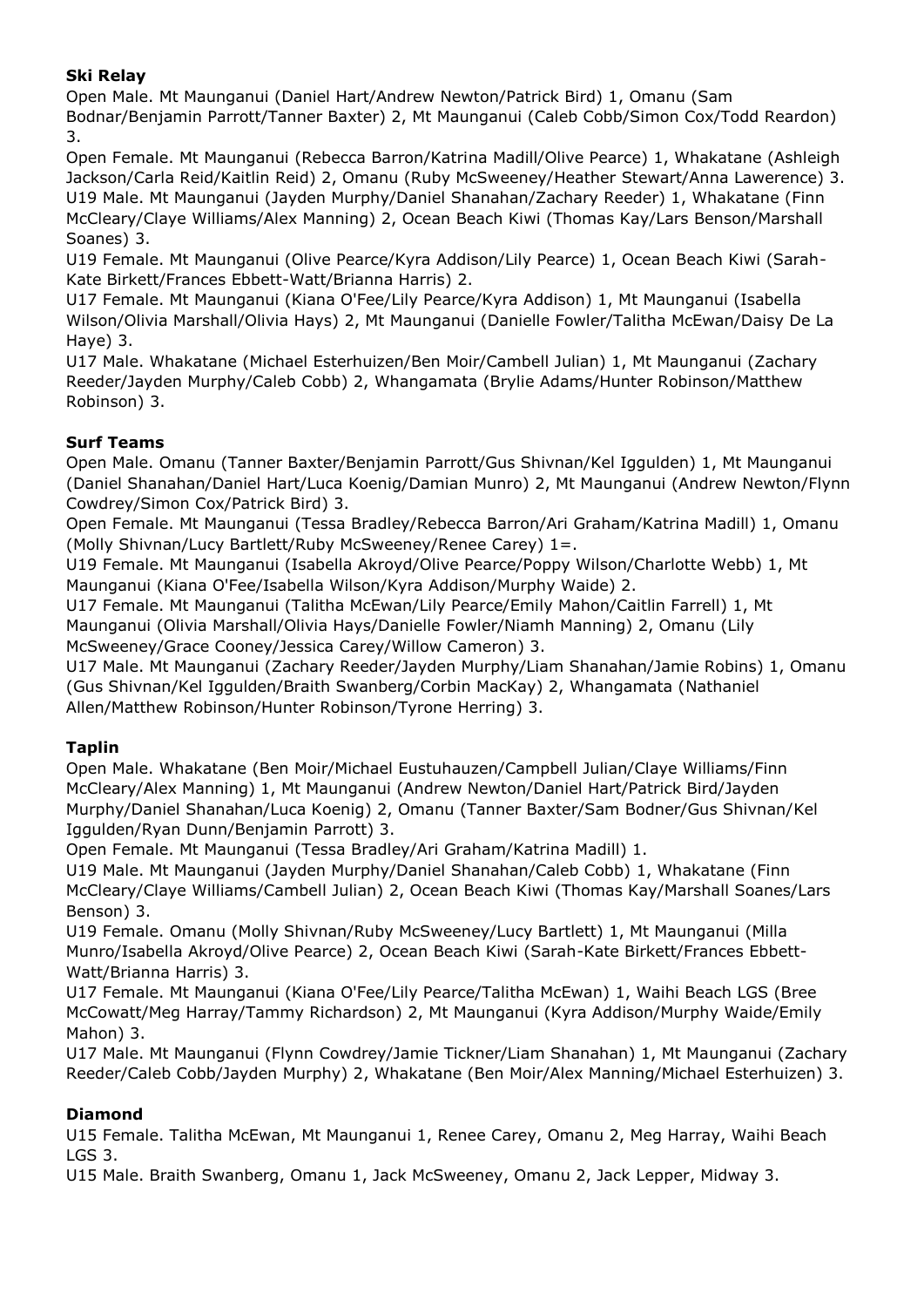# **2021 BAY OF PLENTY MASTERS CHAMPIONSHIPS** RESULTS

#### **Iron - 30-39 yrs**

Masters Female. Emily Gillies, Waikanae 1.

# **Ski Race - 30-39 yrs**

Masters Female. Emily Gillies, Waikanae 1.

#### **Iron - 50-59 yrs**

Masters Female. Sandra Boubee, Papamoa 1, Trish Mau, Omanu 2, Jill Barron, Mt Maunganui 3.

#### **Masters Female Double Ski**

Mt Maunganui (Jill Barron/Michelle Rall) 1, Mt Maunganui (Sara Windle/Treen Munroe) 2, Omanu (Trish Mau/Claire Stowell) 3.

#### **Board Relay 130+ yrs**

Masters Female. Mt Maunganui (Treen McLeay/Michelle Rall/Sara Windle) 1. Masters Male. Whakatane (Scott Christie/Craig Julian/Rex Humpherson) 1, Mt Maunganui (Jim Allan/Andy Windle/Grant Rimmer) 2.

#### **Ski Relay 130+ yrs**

Masters Female. Mt Maunganui (Jill Barron/Michelle Rall/Sara Windle) 1. Masters Male. Mt Maunganui (Steve Bird/Mark Carnachan/Greg Akroyd) 1.

#### **2km Beach Run 30-39 yrs**

Masters Male. John Dugard, Opotiki 1, Hamish McKenzie, Opotiki 2.

#### **Beach Flags - 30-39 yrs**

Masters Male. Hamish McKenzie, Opotiki 1.

#### **Board Race - 30-39 yrs**

Masters Male. Hamish McKenzie, Opotiki 1. Masters Female. Emily Gillies, Waikanae 1.

#### **Surf Race - 30-39 yrs**

Masters Male. Hamish McKenzie, Opotiki 1.

#### **2km Beach Run 40-49 yrs**

Masters Male. Mark Carnachan, Mt Maunganui 1, Scott Christie, Whakatane 2, Aron May, Waihi Beach LGS 3.

Masters Female. Michelle Rall, Mt Maunganui 1.

#### **Beach Flags - 40-49 yrs**

Masters Male. Scott Christie, Whakatane 1, Craig Julian, Whakatane 2, Steve Williamson, Opotiki 3. Masters Female. Kate Morley, Waihi Beach LGS 1.

#### **Beach Sprint - 40-49 yrs**

Masters Male. Scott Christie, Whakatane 1, Craig Julian, Whakatane 2.

#### **Board Race - 40-49 yrs**

Masters Male. Craig Julian, Whakatane 1, Damian Munro, Mt Maunganui 2, Scott Christie, Whakatane 3.

Masters Female. Michelle Rall, Mt Maunganui 1, Kate Morley, Waihi Beach LGS 2.

#### **Ironman - 40-49 yrs**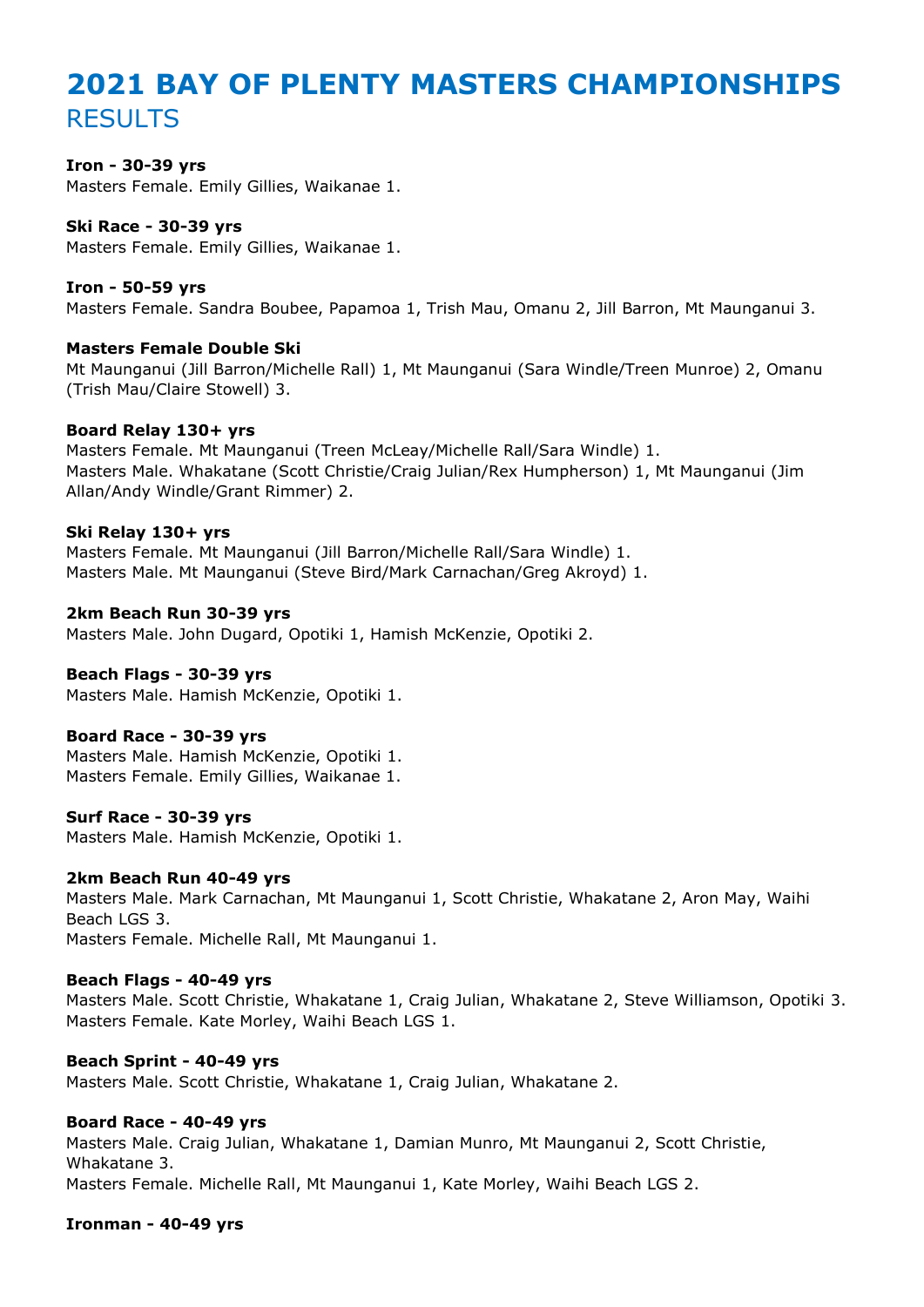Masters Male. Damian Munro, Mt Maunganui 1, Craig Julian, Whakatane 2, Mark Carnachan, Mt Maunganui 3.

#### **Ski Race - 40-49 yrs**

Masters Male. Damian Munro, Mt Maunganui 1, Craig Julian, Whakatane 2, Scott Christie, Whakatane 3. Masters Female. Kate Morley, Waihi Beach LGS 1.

#### **Surf Race - 40-49 yrs**

Masters Male. Damian Munro, Mt Maunganui 1, Christiaan Maarhuis, Waihi Beach LGS 2, Craig Julian, Whakatane 3. Masters Female. Michelle Rall, Mt Maunganui 1, Kate Morley, Waihi Beach LGS 2.

#### **2km Beach Run 50-59 yrs**

Masters Male. Ian Robertson, Waihi Beach LGS 1, Rex Humpherson, Whakatane 2, Andrew Fergusson, Mt Maunganui 3. Masters Female. Laura Madritsch, Whakatane 1.

#### **Beach Flags - 50-59 yrs**

Masters Male. Rex Humpherson, Whakatane 1, Warwick Joblin, Opotiki 2, Simon Oldham, Omanu 3. Masters Female. Laura Madritsch, Whakatane 1, Ute Seufert, Opotiki 2.

#### **Beach Sprint - 50-59 yrs**

Masters Male. Rex Humpherson, Whakatane 1, Ian Robertson, Waihi Beach LGS 2.

#### **Board Race - 50-59 yrs**

Masters Male. Simon Oldham, Omanu 1, Rex Humpherson, Whakatane 2, Ian Robertson, Waihi Beach LGS 3. Masters Female. Sandra Boubee, Papamoa 1, Claire Stowell, Omanu 2, Trish Mau, Omanu 3.

#### **Ironman - 50-59 yrs**

Masters Male. Simon Oldham, Omanu 1, Andrew Fergusson, Mt Maunganui 2, Rex Humpherson, Whakatane 3.

#### **Ski Race - 50-59 yrs**

Masters Male. Andrew Fergusson, Mt Maunganui 1, Simon Oldham, Omanu 2, Jim Allan, Mt Maunganui 3. Masters Female. Sandra Boubee, Papamoa 1, Claire Stowell, Omanu 2, Jill Barron, Mt Maunganui 3.

#### **Surf Race - 50-59 yrs**

Masters Male. Simon Oldham, Omanu 1, Rex Humpherson, Whakatane 2, Ian Robertson, Waihi Beach LGS 3. Masters Female. Sandra Boubee, Papamoa 1, Treen McLeay, Mt Maunganui 2, Trish Mau, Omanu 3.

#### **2km Beach Run 60+ yrs**

Masters Male. Murray O'Donnell, Papamoa 1, Barry Cutfield, Whakatane 2.

#### **Beach Flags - 60+ yrs**

Masters Male. Barry Cutfield, Whakatane 1, Murray O'Donnell, Papamoa 2.

#### **Beach Sprint - 60+ yrs**

Masters Male. Barry Cutfield, Whakatane 1, Murray O'Donnell, Papamoa 2.

#### **Board Race - 60+ yrs**

Masters Male. Barry Cutfield, Whakatane 1, Russell Reardon, Mt Maunganui 2.

#### **Ironman - 60+ yrs**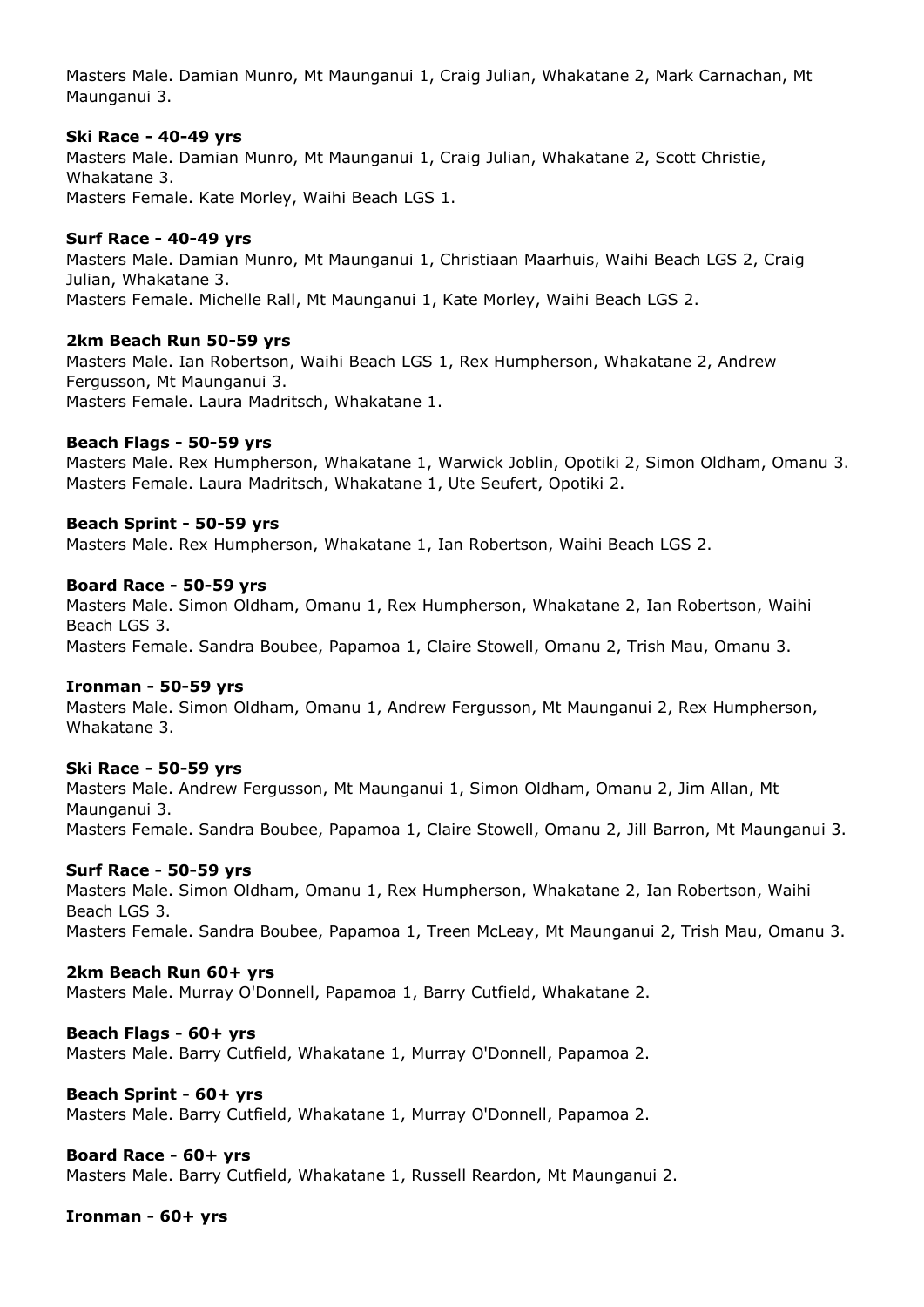Masters Male. Barry Cutfield, Whakatane 1, Russell Reardon, Mt Maunganui 2.

#### **Ski Race - 60+**

Masters Male. Barry Cutfield, Whakatane 1, Tony Lovett, Whakatane 2, Russell Reardon, Mt Maunganui 3.

#### **Surf Race - 60+ yrs**

Masters Male. Russell Reardon, Mt Maunganui 1.

#### **Beach Relay 160-199 yrs**

Masters Male. Opotiki (Steve Williamson/John Duggard/Warwick Joblin/Hamish McKenzie) 1.

**Beach Relay 200+ yrs** Masters Male. Mt Maunganui (Russell Reardon/Owen Wilson/Andy Windle/Grant Rimmer) 1.

**Board Relay 110+ yrs** Masters Male. Mt Maunganui (Steve Bird/Greg Akroyd/Mark Carnachan) 1.

#### **Taplin Relay 130+ yrs**

Masters Male. Whakatane (Scott Christie/Craig Julian/Rex Humpherson) 1, Mt Maunganui (Steve Bird/Mark Carnachan/Greg Akroyd) 2.

#### **Board Relay 150+ yrs**

Masters Male. Mt Maunganui (Peter Jacobs/Russell Reardon/Owen Wilson) 1.

#### **Ski Relay 150+ yrs**

Masters Male. Whakatane (Craig Julian/Barry Cutfield/Scott Christie) 1, Whakatane (Tony Lovett/Jake McCleary/Rex Humpherson) 2, Mt Maunganui (Grant Rimmer/Andy Windle/Jim Allan) 3.

#### **Taplin Relay 150+ yrs**

Masters Male. Mt Maunganui (Andy Windle/Jim Allan/Grant Rimmer) 1.

#### **Ski Relay 180+ yrs**

Masters Male. Mt Maunganui (Russell Reardon/Owen Wilson/Peter Jacobs) 1.

#### **Taplin Relay 180+ yrs**

Masters Male. Mt Maunganui (Russell Reardon/Peter Jacobs/Owen Wilson) 1.

#### **Beach Relay 160-199 yrs**

Masters Female. Mt Maunganui (Treen McLeay/Michelle Rall/Jill Barron/Sara Windle) 1.

#### **Taplin Relay 40-49 yrs**

Masters Female. Mt Maunganui (Hiria Minnell-Rolleston/Sara Windle/Michelle Rall) 1.

#### **Double Ski - Masters Male**.

Whakatane (Craig Julian/Scott Christie) 1, Mt Maunganui (Andrew Fergusson/Greg Akroyd) 2, Whakatane (Tony Lovett/Barry Cutfield) 3.

#### **Surf Canoe - Short Course**

Masters Female. Whakatane (Annette Hahipene/Carmen Wilson-Holder/Laura Madritsch/Jan Reid) 1, Papamoa (Robynne Cabusao/Paula West/Tracey Mano/Marama Mateparae) 2, Mt Maunganui (Hiria Minnell-Rolleston/Lorell Rangituaia Walker/Donna Gardiner/Treen McLeay) 3. Masters Male. Whakatane (Tautini Hahipene/Tony Lovett/Rex Humpherson/Craig Julian) 1, Opotiki (Warwick Joblin/Steve Williamson/Hamish McKenzie/John Dugard) 2, Papamoa (Dave Cowdrey/Matthew Davoren/Gary Chote/Radleigh Cairns) 3.

## **Surf Canoe - Long Course**